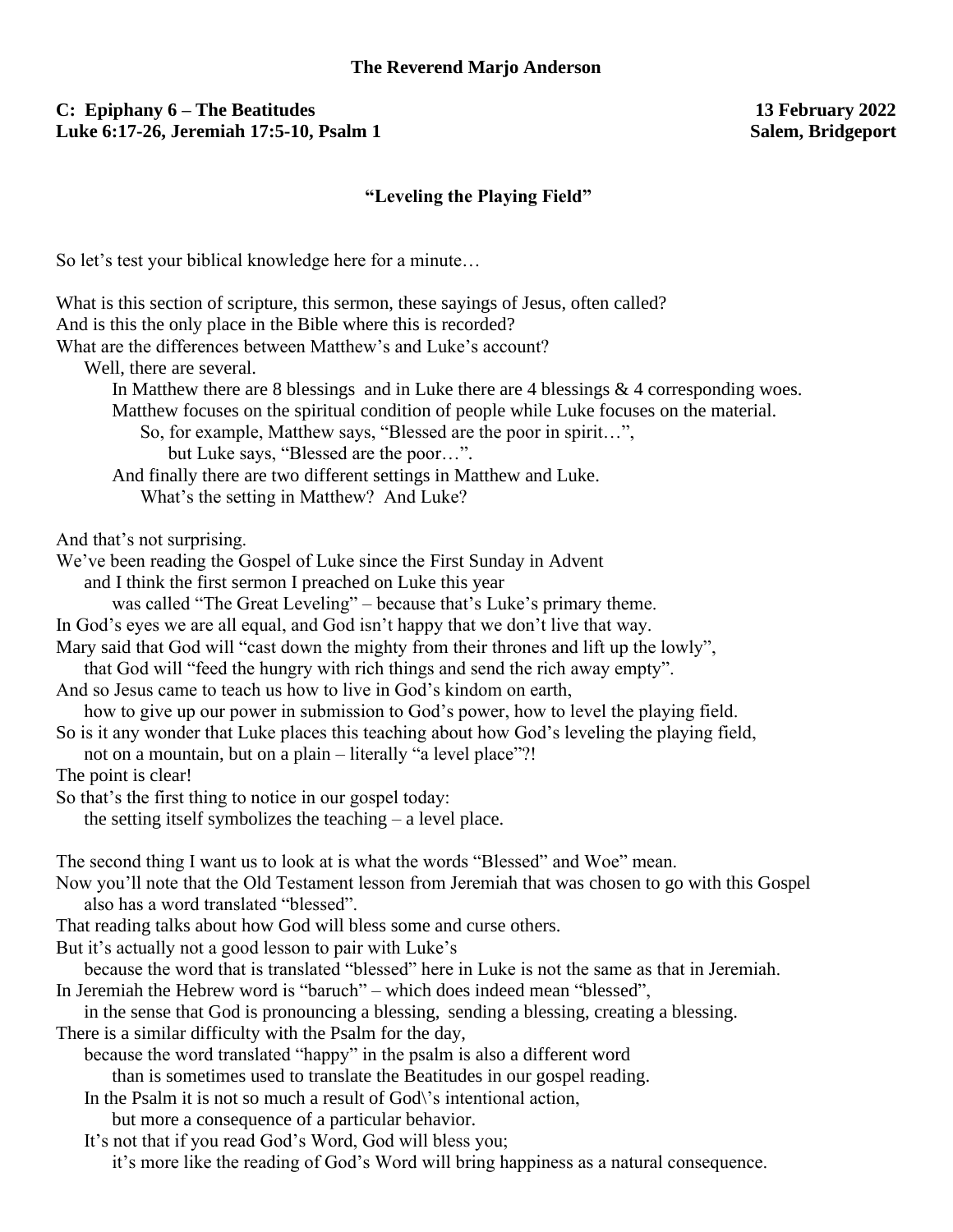But the Greek word in our gospel today that is here translated "blessed"

does not actually mean either "blessed" or "happy".

The word would better be translated "respected", "looked up to", "deserving of divine and human respect".

- So when we read, "Blessed are the poor", what Luke is actually saying in the original language is that we should look up to the poor, we should honor the poor, we should respect the poor, we should see ourselves in a position lower than the poor,
	- we should kneel before the poor in humility, with respect and reverence,
		- seeing them as people who have something that we lack.

And when we read the word "woe", it does not mean the same thing as "cursed".

When Jesus says "Woe to you who are rich", it doesn't mean God is going to curse the rich.

- It would be better translated "Alas, those of you who are rich" –
- in the sense of being sorry for those who are rich.
- It is Jesus looking at the rich and feeling sorry for them and saying something like,
	- "Alas, I'm sorry that you just can't see it,

but your riches are causing you to isolate/separate yourselves from the poor

who can give you something that is far more satisfying than any material wealth you can have".

Now since the average annual income worldwide is less than \$10,000,

that would seem to place us all in the "rich" category, and that certainly wouldn't be good news.

But here again is where the gospel differs from the Old Testament lesson.

In Jeremiah it seems as if certain people are blessed and certain other people are cursed.

In other words, it's like the way some people interpret Jesus' sheep and goats parable,

that is, if Jesus were suddenly to return and show up right here and right now

he would look at each one of us and say,

"All right, you're a sheep so you go over there" and "You're a goat so you go over there".

That's how some interpret the parable – some people (the sheep) go to heaven

and some people (the goats) go to hell.

But that's actually not what we believe Jesus is teaching.

We know that none of us is 100% saint and none of us is 100% sinner.

We are each people who do saintly things and sinful things.

We are not one or the other – we're "simul justus et peccator", "at the same time, saint and sinner".

It's similar to what we learned in the Council of Churches' discussions on racism.

It's not that one person is a racist and another is not.

No one is 100% racist and no one is 100% free from racism.

So it's not about categorizing people as one thing or the other,

but rather it's about seeing ourselves where we are,

somewhere on a spectrum between being totally anti-racist and totally racist.

And so we don't categorize ourselves or other people as a single entity

but rather we look at each thought, word, and action as being either racist or anti-racist, as being saintly or sinful.

And it's the same thing here – people are not either rich or poor –

because as we know, every single one of us here is richer than some people and poorer than others. So as we look at this passage from Luke it's not as if Jesus is coming here and saying,

"Okay, you right there, you're poor so I will bless you.

And you over there, you're rich so I will curse you.

No, what Jesus is saying is that it's not about what we have or don't have, because that's all relative.